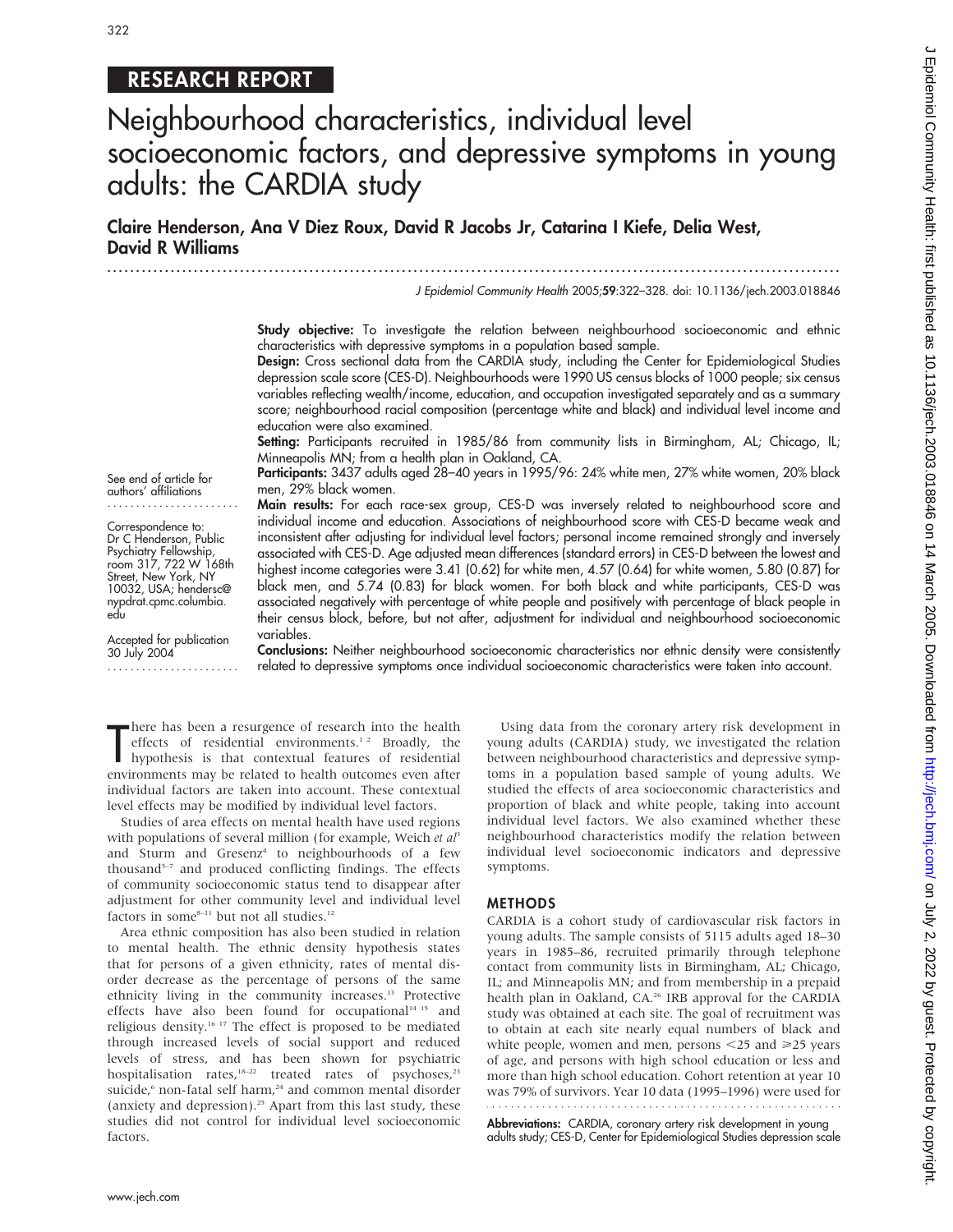|                                               | White men $(n = 830)$ | White women $(n = 931)$ | Black men $(n = 692)$  | Black women $(n = 984)$ |
|-----------------------------------------------|-----------------------|-------------------------|------------------------|-------------------------|
| Mean age (SD)                                 | 35.5(3.4)             | 35.6(3.4)               | 34.3(3.8)              | 34.4(3.9)               |
| Income (% distribution)                       |                       |                         |                        |                         |
| $<$ \$16000                                   | 7.5                   | 7.5                     | 22.0                   | 28.8                    |
| \$16000-\$34999                               | 19.4                  | 21.6                    | 35.0                   | 29.3                    |
| \$35000-\$49999                               | 21.2                  | 18.9                    | 17.8                   | 19.2                    |
| \$50000-\$74999                               | 23.3                  | 24.6                    | 16.0                   | 15.9                    |
| $\geq$ \$75000                                | 28.7                  | 27.4                    | 9.2                    | 6.9                     |
| Education (% distribution)                    |                       |                         |                        |                         |
| High school diploma or less                   | 21.7                  | 17.2                    | 45.8                   | 36.8                    |
| 1-3 years college                             | 21.4                  | 20.9                    | 31.6                   | 37.7                    |
| 4 years college                               | 27.1                  | 31.4                    | 14.6                   | 17.2                    |
| Some graduate or professional school          | 29.8                  | 30.5                    | 7.9                    | 8.3                     |
| Block group characteristics median (25th-75th |                       |                         |                        |                         |
| centile)                                      |                       |                         |                        |                         |
| Median household income (\$1000s)             | $37.7(28.0 - 51.1)$   | $39.3(29.6 - 51.7)$     | $25.5(18.6 - 35.1)$    | 25.9 (18.9-34.9)        |
| Median house value (\$1000s)                  | $112.5(71.3-212.5)$   | $115.4$ (77.5-213.5)    | 67.6 (51.8-125.9)      | $71.5(51.4 - 126.5)$    |
| Percentage earning interest income            | $53(41-63)$           | $52(41-63)$             | $28(15-42)$            | $27(15-41)$             |
| Percentage complete high school               | $90(81-95)$           | $90(82 - 95)$           | 76 (64-87)             | 74 (63-85)              |
| Percentage complete college                   | 34 (19-50)            | $34(19-51)$             | $16(8.1-27)$           | $14(7.5-25)$            |
| Percentage executive, managerial occupation   | $36(25-48)$           | $36(25 - 48)$           | $22(14-31)$            | $21(14-31)$             |
| Neighbourhood score                           | $4.7(1.3 - 8.2)$      | $5.0(1.7 - 8.3)$        | $-0.60$ ( $-3.7-2.7$ ) | $-0.74$ ( $-3.7-2.3$ )  |
| Percentage black                              | $2.2$ (0.57-6.6)      | $2.1$ (0.74-6.8)        | $42(11-81)$            | 48 (12-86)              |
| Percentage white                              | 93 (83-97)            | 92 (80-96)              | 42 (11 - 78)           | $35(8 - 76)$            |
| Mean neighbourhood score (SD)                 | 4.8(4.7)              | 4.9(4.5)                | $-0.3(4.4)$            | $-0.4(4.4)$             |
| <b>CES-D</b> score mean (SD)                  | 8.9(6.7)              | 9.6(7.5)                | 11.3(8.0)              | 12.9(9.5)               |
| Percentage 16 or more                         | 13.9                  | 17.7                    | 23.7                   | 31.8                    |

these analyses because earlier addresses were not available for geocoding. Participants were then aged 28–40 years and likely to have completed their education; 68% of participants remained at their original site, with the remaining 32% were dispersed over 45 US states.

symptoms, with 16 usually used as cut off point. Item frequency was ascertained over the week preceding the CARDIA year 10 examination.

Depressive symptoms were assessed using the Center for Epidemiological Studies depression scale (CES-D), an extensively used instrument with well studied psychometric properties<sup>27</sup>); a higher score indicates more depressive

Key independent variables included individual level socioeconomic indicators and neighbourhood characteristics. Participants were asked to select their total combined family income from a list of categories, and to report the highest grade or year of school completed. We categorised income into five groups (under \$16 000; 16 000–34 999;

Table 2 Age adjusted mean differences in CES-D scores by individual level socioeconomic indicators and neighbourhood summary socioeconomic score

| <b>SUTTINGLY SOCIOCCONOMIC SCOTO</b>                        |                 |                |                  |                    |  |  |  |  |
|-------------------------------------------------------------|-----------------|----------------|------------------|--------------------|--|--|--|--|
|                                                             | White men       | White women    | <b>Black men</b> | <b>Black women</b> |  |  |  |  |
| Individual level incomet                                    |                 |                |                  |                    |  |  |  |  |
| $<$ 16000                                                   |                 |                | 5.80(0.87)       | 5.74(0.83)         |  |  |  |  |
| 16000-34999                                                 | 3.41(0.62)      | 4.57(0.64)     | 2.90(0.78)       | 3.27(0.83)         |  |  |  |  |
| 35000-49999                                                 | 1.80(0.66)      | 1.67(0.71)     | 1.31(0.92)       | 2.17(0.92)         |  |  |  |  |
| 50000-74999                                                 | 1.28(0.64)      | 1.52(0.66)     | Reference        | reference          |  |  |  |  |
| 75000+                                                      | Reference       | Reference      |                  |                    |  |  |  |  |
| p trend across categories*                                  | 0.0001          | 0.0001         | 0.0001           | 0.0001             |  |  |  |  |
| Mean difference per unit increase in income $-1.08$ (0.20)  |                 | $-1.45(0.20)$  | $-1.86(0.27)$    | $-1.84(0.26)$      |  |  |  |  |
| category <sup>+</sup>                                       |                 |                |                  |                    |  |  |  |  |
| Individual level education                                  |                 |                |                  |                    |  |  |  |  |
| High school diploma or less                                 | 1.59(0.65)      | 3.45(0.73)     | 4.32(1.15)       | 5.48(1.14)         |  |  |  |  |
| 1-3 years college                                           | 0.81(0.66)      | 1.26(0.70)     | 1.81(1.19)       | 2.32(1.14)         |  |  |  |  |
| 4 years college                                             | $-0.16(0.61)$   | 0.56(0.62)     | $-0.24$ (1.32)   | 1.20(1.25)         |  |  |  |  |
| Some graduate school                                        | Reference       | Reference      | Reference        | Reference          |  |  |  |  |
| p trend across categories*                                  | 0.0074          | 0.0001         | 0.0001           | 0.0001             |  |  |  |  |
| Mean difference per unit increase in                        | $-0.56(0.21)$   | $-1.05(0.23)$  | $-1.82$ (0.32)   | $-1.97(0.32)$      |  |  |  |  |
| education category <sup>+</sup>                             |                 |                |                  |                    |  |  |  |  |
| Race specific quartiles of neighbourhood                    |                 |                |                  |                    |  |  |  |  |
| score                                                       |                 |                |                  |                    |  |  |  |  |
| Q1: Lowest                                                  | 1.99(0.65)      | 2.88(0.70)     | 2.80(0.85)       | 2.23(0.86)         |  |  |  |  |
| Q2                                                          | $0.68$ (0.66)   | 1.73(0.69)     | 2.33(0.85)       | 0.98(0.86)         |  |  |  |  |
| Q <sub>3</sub>                                              | $0.60$ $(0.66)$ | 1.25(0.68)     | 1.21(0.85)       | 0.12(0.86)         |  |  |  |  |
| Q4: Highest                                                 | Reference       | Reference      | reference        | reference          |  |  |  |  |
| p trend across quartiles*                                   | 0.0034          | 0.0001         | 0.0004           | 0.0053             |  |  |  |  |
| Mean difference per unit increase in<br>neighbourhood score | $-0.16$ (0.05)  | $-0.21$ (0.05) | $-0.23$ (0.07)   | $-0.18$ (0.07)     |  |  |  |  |
|                                                             |                 |                |                  |                    |  |  |  |  |

\*p Values for trend obtained by including categories as an ordinal covariate in regression equations. Because of differences in the distribution of income in white and black people, the two lower categories are combined in white subjects and the two highest categories are combined in black subjects. `Corresponds to average change per unit difference in category. Obtained by including income and education categories in regression equations as ordinal covariates.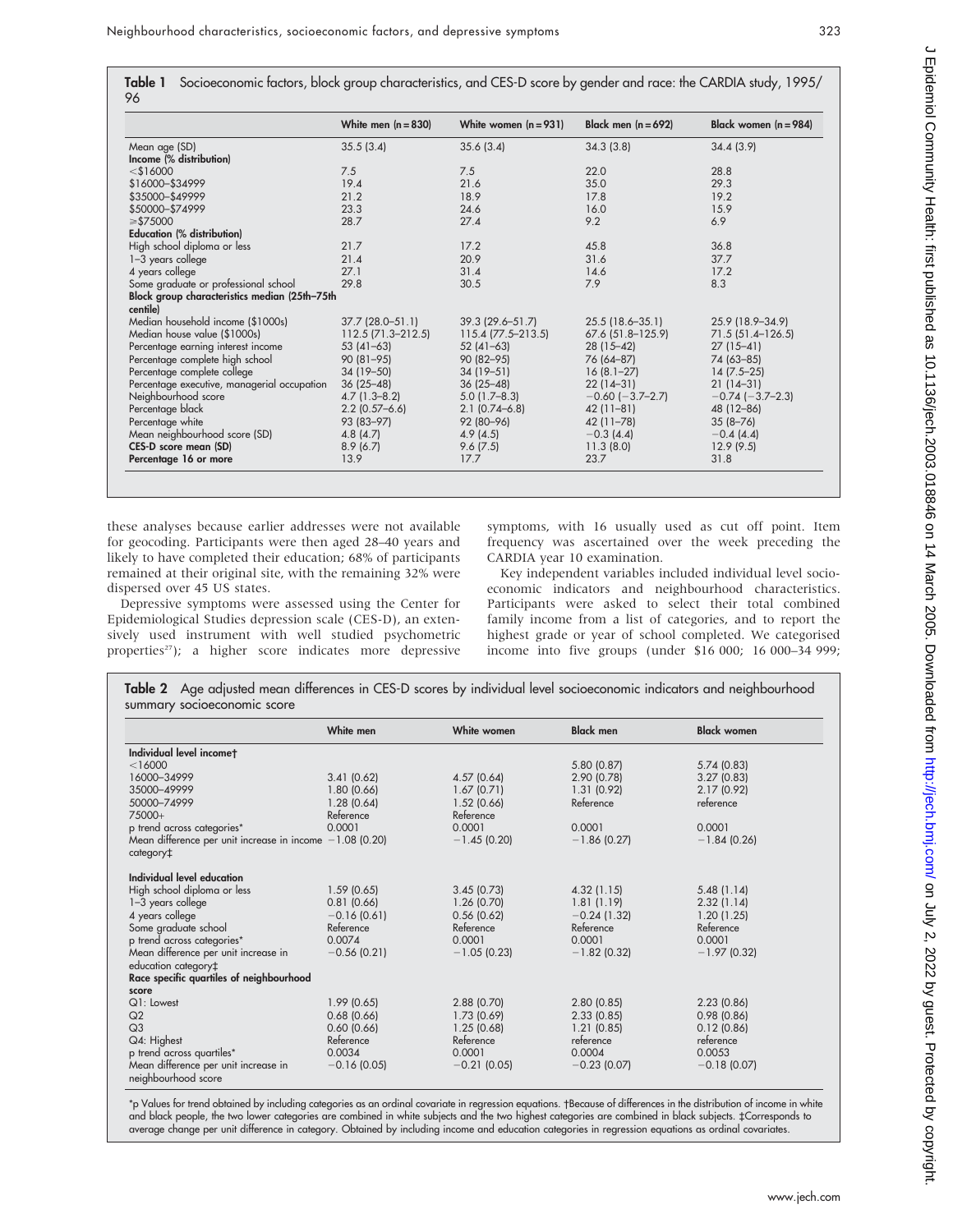35 000–49 999; 50 000–74 999, 75 000 or more). Because of small numbers, the two lowest categories were combined in white participants, and the two highest combined in black participants. Education was categorised as high school diploma or less; one to three years of college, four years of college, some graduate or professional school.

Census defined block groups were used as proxies for neighbourhoods. On average, each block group includes about 1000 people. Study participants' home addresses were linked to their block group by a geocoding firm. Six area variables collected by the US Bureau of the Census in 1990 reflecting wealth/income (median household income, median value of housing units, and percentage of households receiving interest, dividend, or net rental income), education (percentage adults with complete high school, percentage adults with complete college), and occupation (percentage of persons in managerial or professional specialty occupations) were investigated. These variables were also combined into a summary score. Because of their skewed distribution, median household income and median value of housing units were log transformed before the construction of the score. For each of the census variables a Z score was estimated by subtracting the mean and dividing by the standard deviation; Z scores were then summed to get a neighbourhood summary score, with increasing neighbourhood score signifying increasing neighbourhood advantage.<sup>28</sup> Neighbourhood scores ranged from  $-11.4$  to 17.4. There were important racial differences in neighbourhood characteristics that would result in little overlap if common categories were used, so block groups were categorised into race specific quartiles of participants based on the block group summary score. Neighbourhood racial composition (percentage white and percentage black) was also investigated.

Of the CARDIA participants who attended the year 10 follow up, 89% (3531) were matched to block group data. Of these, 94 participants were excluded because of missing income or education  $(n = 43)$  or depression score  $(n = 51)$ , leaving 3437 subjects available for analyses. These participants were distributed in 2451 block groups. About 78% of participants were in block groups with only one participant; only 2% were in block groups with five participants or more.

#### Statistical methods

Because of important differences in CES-D scores by sex and race, all analyses were stratified by these two variables. Age adjusted mean differences in CES-D scores by individual level socioeconomic indicators and race-specific quartiles of neighbourhood score and racial composition were estimated using linear regression. The p values for trend were obtained by including categories as an ordinal covariate in regression equations. Neighbourhood scores and individual level variables were investigated as both categorical and continuous variables. Interactions between neighbourhood scores and individual level variables were investigated using stratified analyses and tested by including appropriate interaction terms. If no interactions were present, multiple regression was used to estimate mean differences by neighbourhood categories before and after adjustment for personal socioeconomic indicators. This was repeated for each neighbourhood score component. For components reflecting neighbourhood income or education level, multiple regression adjusting only for the individual level equivalent along with age was also performed. Similarly, multiple regression was used to estimate mean difference in CES-D score by categories of neighbourhood ethnic composition before and after adjustment for personal and neighbourhood

|                                | White men                                                   | White women                                                 |
|--------------------------------|-------------------------------------------------------------|-------------------------------------------------------------|
|                                | Mean difference per unit increase<br>in neighbourhood score | Mean difference per unit increase in<br>neighbourhood score |
| <b>Individual level income</b> |                                                             |                                                             |
| $<$ \$49999                    | $-0.30$ (0.33)                                              | $-0.07$ (0.34)                                              |
| $\geq$ \$50000                 | $-0.28$ (0.30)                                              | $-0.94$ (0.32)                                              |
| p value for interaction*       | 0.96                                                        | 0.06                                                        |
|                                | <b>Black men</b>                                            | <b>Black women</b>                                          |
|                                | Mean difference per unit increase<br>in neighbourhood score | Mean difference per unit increase in<br>neighbourhood score |
| Individual level income        |                                                             |                                                             |
| $<$ \$34999                    | $-0.04$ (0.37)                                              | $-0.34(0.36)$                                               |
| $\geq$ \$35000                 | $-1.07$ (0.42)                                              | $-0.44(0.43)$                                               |
| p value for interaction*       | 0.07                                                        | 0.86                                                        |
|                                | White men                                                   | White women                                                 |
|                                | Mean difference per unit increase<br>in neighbourhood score | Mean difference per unit increase in<br>neighbourhood score |
| Individual level education     |                                                             |                                                             |
| Up to 3 years college          | $-0.60$ (0.33)                                              | $-1.21(0.40)$                                               |
| 4 years college or more        | $-0.43(0.28)$                                               | $-0.44(0.29)$                                               |
| p value for interaction*       | 0.70                                                        | 012                                                         |
|                                | <b>Black men</b>                                            | <b>Black women</b>                                          |
|                                | Mean difference per unit increase<br>in neighbourhood score | Mean difference per unit increase in<br>neighbourhood score |
| Individual level education     |                                                             |                                                             |
| High school or less            | $-0.82$ (0.40)                                              | $-0.72$ (0.45)                                              |
| Any college or more            | $-0.60$ (0.36)                                              | $-0.51$ (0.33)                                              |
| p value for interaction*       | 0.69                                                        | 0.71                                                        |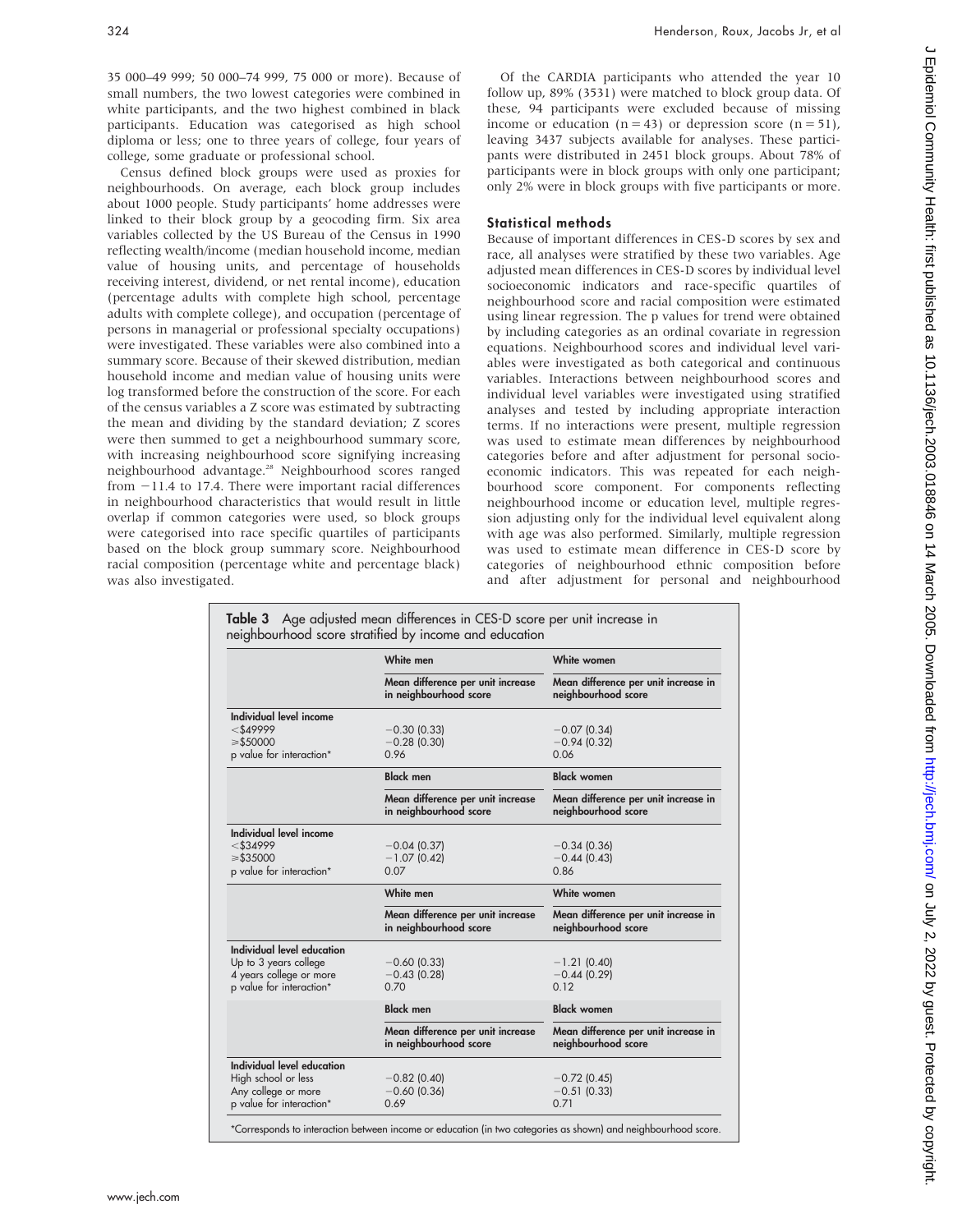Table 4 Age adjusted mean differences in CES-D scores by individual level socioeconomic indicators and block group characteristics before and after adjustment for each other. White people

|                                                    | White men                                            |                                                                                                                             |                              | White women                                                             |                                  |                                                                    |  |  |
|----------------------------------------------------|------------------------------------------------------|-----------------------------------------------------------------------------------------------------------------------------|------------------------------|-------------------------------------------------------------------------|----------------------------------|--------------------------------------------------------------------|--|--|
|                                                    | Model with age,<br>neighbourhood<br>score+ education | Model with age,<br>neighbourhood<br>Model with age,<br>neighbourhood<br>$score + income +$<br>$score + income$<br>education |                              | Model with age,<br>neighbourhood<br>$score+$ education $score +$ income | Model with age,<br>neighbourhood | Model with age,<br>neighbourhood score<br>$+$ income $+$ education |  |  |
| Race specific quartiles of<br>neighbourhood score  |                                                      |                                                                                                                             |                              |                                                                         |                                  |                                                                    |  |  |
| Q1: Lowest<br>Q2                                   | 1.64(0.68)<br>0.48(0.67)                             | 0.65(0.71)<br>$-0.23(0.69)$                                                                                                 | 0.53(0.73)<br>$-0.29$ (0.70) | 2.08(0.73)<br>1.16(0.71)                                                | 0.97(0.76)<br>0.74(0.71)         | 0.61(0.78)<br>0.48(0.72)                                           |  |  |
| Q <sub>3</sub><br>Q4: Highest                      | 0.41(0.67)<br>Reference                              | 0.08(0.67)<br>Reference                                                                                                     | 0.02(0.67)<br>Reference      | 0.94(0.69)<br>reference                                                 | 0.56(0.69)<br>reference          | 0.42(0.69)<br>reference                                            |  |  |
| p trend across quartiles*                          | 0.02                                                 | 0.4                                                                                                                         | 0.6                          | 0.006                                                                   | 0.2                              | 0.4                                                                |  |  |
| Individual level incomet<br>$<$ 16000              |                                                      |                                                                                                                             |                              |                                                                         |                                  |                                                                    |  |  |
| 16000-34999                                        |                                                      | 3.20(0.68)                                                                                                                  | 3.12(0.70)                   |                                                                         | 4.16(0.71)                       | 3.79(0.73)                                                         |  |  |
| 35000-49999<br>50000-74999                         |                                                      | 1.69(0.71)<br>1.21(0.66)                                                                                                    | 1.62(0.72)<br>1.21(0.69)     |                                                                         | 1.36(0.75)<br>1.30(0.69)         | 1.12(0.76)<br>1.20(0.69)                                           |  |  |
| 75000+<br>p trend across categories*               |                                                      | Reference<br>0.0001                                                                                                         | Reference<br>0.0001          |                                                                         | reference<br>0.0001              | Reference<br>0.0001                                                |  |  |
| Individual level education                         |                                                      |                                                                                                                             |                              |                                                                         |                                  |                                                                    |  |  |
| High school diploma or less<br>1-3 years college   | 1.12(0.68)<br>0.47(0.67)                             |                                                                                                                             | 0.57(0.69)<br>$-0.05$ (0.68) | 2.80(0.77)<br>0.78(0.72)                                                |                                  | 2.00(0.77)<br>0.36(0.71)                                           |  |  |
| 4 years college                                    | $-0.37(0.62)$<br>Reference                           |                                                                                                                             | $-0.62$ (0.62)<br>Reference  | 0.42(0.62)                                                              |                                  | 0.34(0.61)<br>Reference                                            |  |  |
| Some graduate school<br>p trend across categories* | 0.06                                                 |                                                                                                                             | 0.3                          | reference<br>0.0007                                                     |                                  | 0.02                                                               |  |  |
|                                                    |                                                      |                                                                                                                             |                              |                                                                         |                                  |                                                                    |  |  |

\*p Values for trend obtained by including categories as an ordinal covariate in regression equations. Because of differences in the distribution of income in white and black people, the two lower categories are combined in white subjects and the two highest categories are combined in black subjects.

socioeconomic characteristics. As the distributions of CES-D scores were slightly positively skewed, the analyses were repeated after a log transformation. Because nearly 80% of participants were in block groups with only one subject and only 2% were in block groups with five subjects or more, no special methods were necessary to account for the clustering.

We used the continuous form of the CES-D score as a measure of depressive symptoms, rather than the cut off point of 16 used to screen for major depressive disorder, because of the better sensitivity of continuous data.<sup>25</sup> However, we reran final adjusted models for neighbourhood socioeconomic score and ethnic composition using a CES-D score dichotomised at 16 and found qualitatively similar results (data not shown).

### RESULTS

The study population was 56% female, with similar numbers of white and black women but rather more white compared with black men (table 1). Mean ages for the four groups ranged from 34.3 (black men) to 35.6 (white women). Black men and women earned substantially less than their white counterparts,  $(p<0.001$  for both genders) and had received

Table 5 Age adjusted mean differences in CES-D scores by individual level socioeconomic indicators and neighbourhood characteristics before and after adjustment for each other. Black people

|                                                   | <b>Black men</b>                                     |                                                      |                                                                     | <b>Black women</b>                                                      |                                  |                                                                     |  |
|---------------------------------------------------|------------------------------------------------------|------------------------------------------------------|---------------------------------------------------------------------|-------------------------------------------------------------------------|----------------------------------|---------------------------------------------------------------------|--|
|                                                   | Model with age,<br>neighbourhood<br>score+ education | Model with age,<br>neighbourhood<br>$score + income$ | Model with age,<br>neighbourhood<br>$score + income +$<br>education | Model with age,<br>neighbourhood<br>$score+$ education $score +$ income | Model with age,<br>neighbourhood | Model with age,<br>neighbourhood<br>$score + income +$<br>education |  |
| Race specific quartiles of<br>neighbourhood score |                                                      |                                                      |                                                                     |                                                                         |                                  |                                                                     |  |
| Q1: Lowest                                        | 1.89(0.85)                                           | 1.12(0.89)                                           | 0.92(0.88)                                                          | 1.37(0.87)                                                              | 0.50(0.89)                       | 0.28(0.89)                                                          |  |
| Q2                                                | 1.59(0.84)                                           | 0.87(0.87)                                           | 0.72(0.86)                                                          | 0.29(0.86)                                                              | $-0.40$ (0.87)                   | $-0.57$ (0.87)                                                      |  |
| Q <sub>3</sub>                                    | 0.98(0.84)                                           | 0.55(0.84)                                           | 0.55(0.84)                                                          | $-0.34$ (0.85)                                                          | $-0.64$ (0.86)                   | $-0.81$ (0.86)                                                      |  |
| Q4: Highest                                       | Reference                                            | Reference                                            | Reference                                                           | reference                                                               | reference                        | reference                                                           |  |
| p trend across quartiles*                         | 0.02                                                 | 0.2                                                  | 0.3                                                                 | 0.08                                                                    | 0.5                              | 0.6                                                                 |  |
| Individual level incomet<br>< 16000               |                                                      |                                                      | 4.18 (1.00)                                                         |                                                                         | 5.62(0.88)                       |                                                                     |  |
| 16000-34999                                       |                                                      | 5.38 (0.93)<br>2.56(0.82)                            | 1.90(0.85)                                                          |                                                                         | 3.18(0.86)                       | 4.35 (0.93)<br>2.67(0.87)                                           |  |
| 35000-49999                                       |                                                      | 1.14(0.93)                                           | 0.92(0.93)                                                          |                                                                         | 2.15(0.94)                       | 1.92(0.93)                                                          |  |
| 50000-74999                                       |                                                      | Reference                                            | Reference                                                           |                                                                         | reference                        | Reference                                                           |  |
| 75000+                                            |                                                      |                                                      |                                                                     |                                                                         |                                  |                                                                     |  |
| p trend across categories*                        |                                                      | 0.0001                                               | 0.0001                                                              |                                                                         | 0.0001                           | 0.0001                                                              |  |
| Individual level education                        |                                                      |                                                      |                                                                     |                                                                         |                                  |                                                                     |  |
| High school diploma or less                       | 3.79(1.17)                                           |                                                      | 2.25(1.22)                                                          | 5.19(1.17)                                                              |                                  | 3.63(1.20)                                                          |  |
| 1-3 years college                                 | 1.45(1.20)                                           |                                                      | 0.81(1.20)                                                          | 2.06(1.16)                                                              |                                  | 1.20(1.17)                                                          |  |
| 4 years college                                   | $-0.41(1.32)$                                        |                                                      | $-0.76(1.31)$                                                       | 1.11(1.26)                                                              |                                  | 0.74(1.26)                                                          |  |
| Some graduate school                              | Reference                                            |                                                      | Reference                                                           | reference                                                               |                                  | Reference                                                           |  |
| p trend across categories*                        | 0.0001                                               |                                                      | 0.002                                                               | 0.0001                                                                  |                                  | 0.0001                                                              |  |

\*p Values for trend obtained by including categories as an ordinal covariate in regression equations. Because of differences in the distribution of income in white people and black people, the two lower categories are combined in white subjects and the two highest categories are combined in black subjects.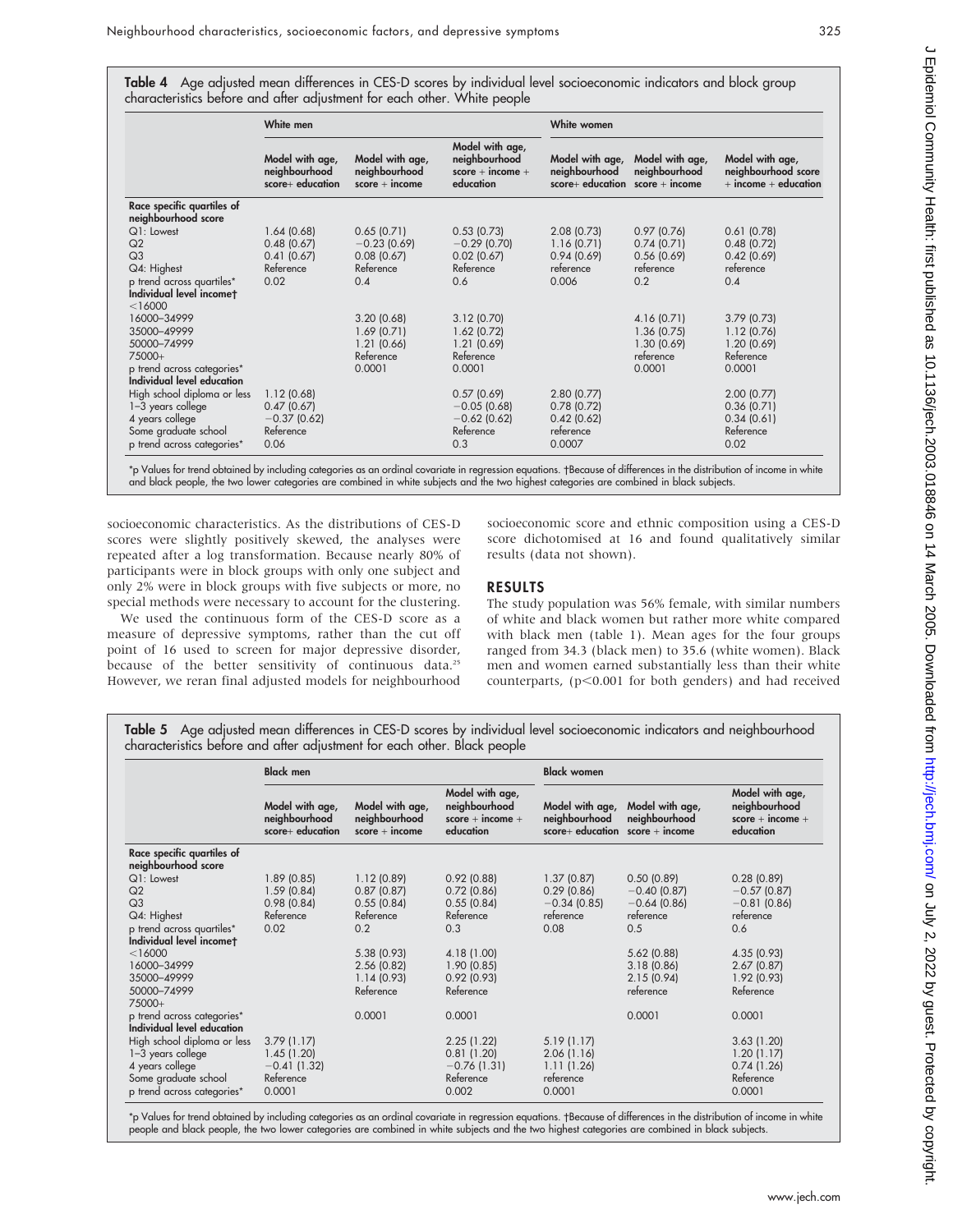less education ( $p<0.001$  for both). Mean block group scores were similar for men and women of each ethnic group but were higher for white people compared with black people  $(p<0.0001$  for both) signifying that white people tended to live in significantly better off neighbourhoods. White men and women lived in predominantly white neighbourhoods (medians 93% and 92% respectively, with interquartile ranges 80%–97%), while for the black population the percentage of black people in the neighbourhood was much more variable (median of 42% for men and 48% for women, with interquartile ranges 11%–86%). CES-D scores were significantly higher in black people than in white people among both men and women (both  $p<0.0001$ ). CES-D scores were higher in women than in men for black people ( $p = 0.0002$ ), but this was less clear for their white counterparts ( $p = 0.05$ ). As previously reported,<sup>28</sup> both income and education are correlated with neighbourhood score for black and white people. In these analyses, Spearman correlation coefficients between the income and education categories and the neighbourhood score ranged from 0.22 to 0.45, low enough to estimate their independent effects.

While there were significant trends in mean CES-D scores across categories of individual income, education, and neighbourhood score (table 2), differences in score between the top and bottom categories were usually greater for the income and education categories than for the neighbourhood score categories. To further investigate whether associations of neighbourhood score with depressive symptoms were similar across categories of individual level income and education we estimated mean differences in CES-D per unit increase in neighbourhood score by categories of individual level income and education (table 3). We stratifed using approximate median splits for each individual level variable. Although the interactions were marginally significant for black men and white women, there was no clear evidence for an interaction on an additive scale between the effect of neighbourhood on CES-D score and either individual income or education.

In tables 4 and 5, each column gives adjusted mean differences in CES-D scores corresponding to a separate model including age and the neighbourhood and personal socioeconomic variables for which estimates are shown. Results were similar after log transformation of CESD score (data not shown). The effect of neighbourhood seems either

weak, when adjustment for education is made, or nonexistent, once adjustment for individual income is made. However, the effects of education (except for white men) and individual income persist after adjustment for each other and for neighbourhood score. The largest differences in mean CES-D score between the top and bottom categories are observed for income. Similar results to those for neighbourhood score were obtained when its components were investigated separately and adjusted for the corresponding individual level indicator (data not shown).

In both ethnic groups, after adjustment for age, CES-D scores decrease with decreasing percentage black in the block group and increase with decreasing percentage white (table 6). These differences are reduced after adjustment for individual level income and education and disappear after additional adjustment for neighbourhood score, with the exception of white women and possibly white men, among whom the inverse association with percentage white people persists after adjustment. For black men, the direction of the association seems to be reversed after adjustment, but this inverse association was not statistically significant. When adjusting only for age and neighbourhood score (results not shown), differences persist for percentage white for white men and women, and percentage black for white and black men. For white people, the analysis was repeated using two categories because of the small ranges involved (results not shown). For percentage black, the highest quartile was compared with the three lower ones; for percentage white, the lowest quartile was compared with the rest. Again, only the inverse relation with percentage white for women persists after adjustment (an increase in CES-D score of 1.27 (95% CI 0.19 to 2.34) for the lowest quartile of percentage white compared with the rest.) When we reran our final adjusted models using a CES-D score dichotomised at 16, we found qualitatively similar results (data not shown).

# **DISCUSSION**

Among all four race sex groups, but most noticeably for black men and women, CES-D score was inversely related to individual income, education (all assessed in 1995–96), and neighbourhood score (assessed using address in 1995–96 and census data in 1990). In addition, CES-D score was negatively associated with percentage white block group composition and positively with percentage black composition. However,

|                                                             |  |  |  | Table 6 Adjusted mean differences in CES-D scores by block group racial composition before and after adjustment for |
|-------------------------------------------------------------|--|--|--|---------------------------------------------------------------------------------------------------------------------|
| individual level income, education, and neighbourhood score |  |  |  |                                                                                                                     |

|                                                | White men                                        |                                                              | White women                            |                                                              | <b>Black men</b>                                                                       |                                                              | <b>Black women</b>                                       |                                                             |
|------------------------------------------------|--------------------------------------------------|--------------------------------------------------------------|----------------------------------------|--------------------------------------------------------------|----------------------------------------------------------------------------------------|--------------------------------------------------------------|----------------------------------------------------------|-------------------------------------------------------------|
|                                                | Adjusted for<br>age                              | $Age + income$ ,<br>education, and<br>neighbourhood<br>score | Adjusted<br>for age                    | $Age + income$ ,<br>education, and<br>neighbourhood<br>score | Adjusted<br>for age                                                                    | $Age + income$ ,<br>education, and<br>neighbourhood<br>score | Adjusted<br>for age                                      | $Age + income,$<br>education, and<br>neighbourhood<br>score |
| Race specific quartiles<br>of percentage black |                                                  |                                                              |                                        |                                                              |                                                                                        |                                                              |                                                          |                                                             |
| Q1: Lowest<br>Q2<br>Q <sub>3</sub>             | $-1.22(0.64)$<br>$-1.41(0.68)$<br>$-0.02$ (0.65) | $-0.61$ (0.65)<br>$-0.61$ (0.69)<br>0.64(0.66)               | $-0.30$ (0.70) 0.06 (0.70)             | $-1.04$ (0.71) $-0.24$ (0.70)<br>$-1.43(0.67) -0.64(0.68)$   | $-1.62$ (0.87) 0.52 (1.09)<br>$-0.87$ (0.88) 0.40 (0.99)<br>$-0.73$ (0.88) 0.15 (0.91) |                                                              | $-0.05$ (0.85) 0.82 (0.98)<br>$-0.51$ (0.84) 0.59 (0.91) | $-1.50$ (0.85) $-0.09$ (1.08)                               |
| Q4: Highest<br>p trend across quartiles*       | Reference<br>0.01                                | Reference<br>0.12                                            | Reference<br>0.05                      | Reference<br>0.5                                             | Reference<br>0.07                                                                      | Reference<br>0.6                                             | Reference<br>0.1                                         | Reference<br>0.9                                            |
| Race specific quartiles<br>of percentage white |                                                  |                                                              |                                        |                                                              |                                                                                        |                                                              |                                                          |                                                             |
| Q1: Lowest<br>Q2<br>Q <sub>3</sub>             | 1.80(0.66)<br>0.76(0.65)<br>0.41(0.63)           | 1.27(0.66)<br>0.81(0.65)<br>0.47(0.63)                       | 2.29(0.69)<br>0.86(0.69)<br>0.72(0.71) | 1.66(0.68)<br>0.68(0.68)<br>0.49(0.70)                       | 1.69(0.87)<br>0.96(0.86)<br>0.82(0.84)                                                 | $-0.25(1.11)$<br>$-0.19(0.94)$<br>0.19(0.84)                 | 1.93(0.85)<br>0.33(0.86)<br>1.28(0.87)                   | 1.14(1.06)<br>0.45(0.90)<br>1.08(0.86)                      |
| Q4: Highest<br>p trend across quartilest       | Reference<br>0.006                               | Reference<br>0.05                                            | Reference<br>0.001                     | Reference<br>0.02                                            | Reference<br>0.06                                                                      | Reference<br>0.8                                             | Reference<br>0.07                                        | Reference<br>0.4                                            |

\*Median values for quartiles of percentage black are 0.2, 1.4, 3.6, and 18.2 for white people and 4.2, 23.4, 70.0, and 97.7 in black people. Median values for quartiles of percentage white are 65.9, 88.6, 94.9, and 98.1 for white people and 1.8, 21.3, 58.4, and 83.0 in black people.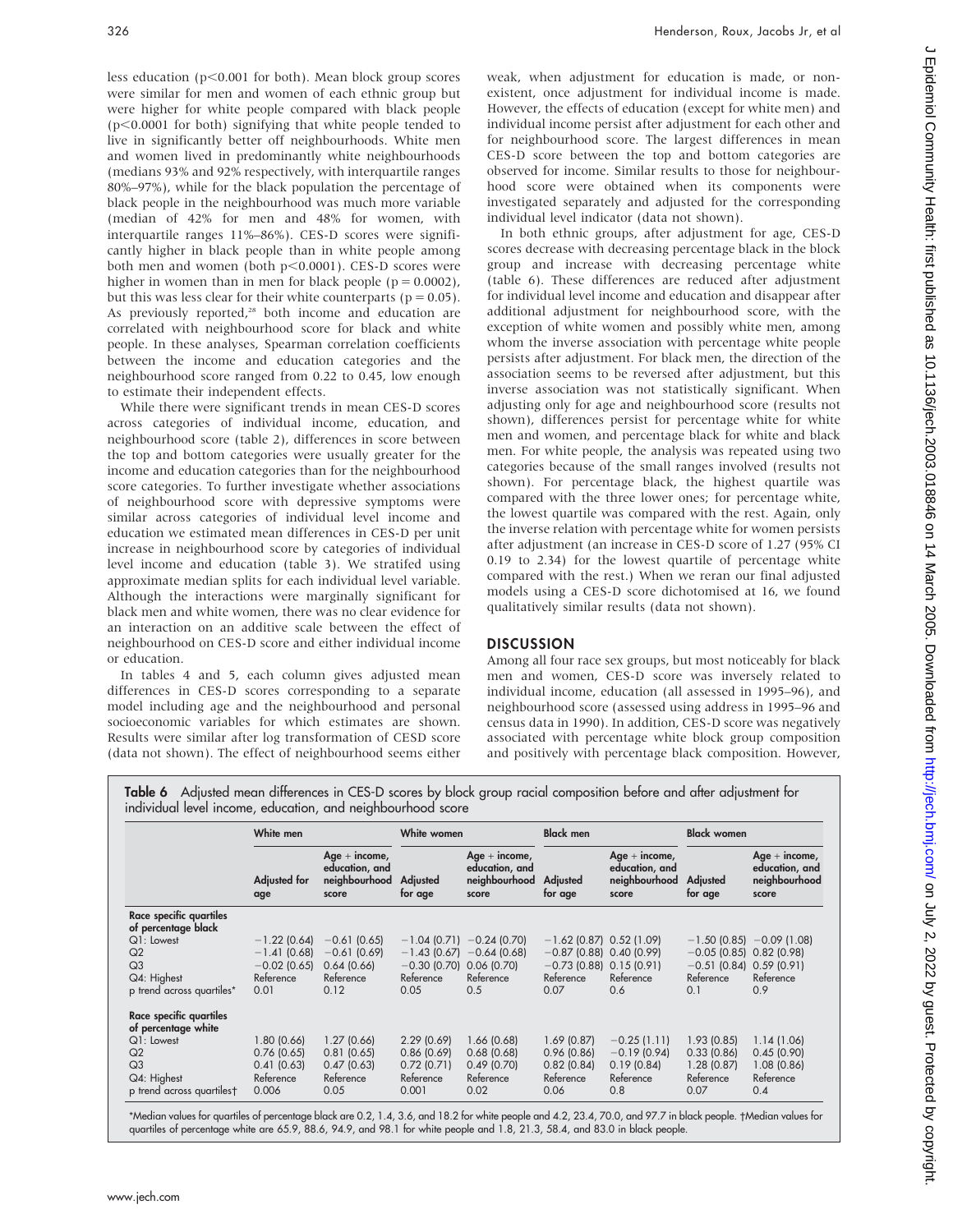## Key points

- Area ethnic composition has been found to be related to mental health, such that, for persons of a given ethnicity, rates of mental disorder decrease as the percentage of persons of the same ethnicity living in the community increases.
- The results of studies on neighbourhood socioeconomic status and mental health have been more conflicting.
- Neither neighbourhood socioeconomic characteristics nor ethnic density were consistently related to depressive symptom score once individual income and education were taken into account.

associations of neighbourhood score with depressive symptoms were weak and inconsistent after adjustment for individual level socioeconomic indicators. Associations of racial composition with CES-D largely disappeared after controlling for individual and neighbourhood socioeconomic variables. There was no evidence of interaction between neighbourhood and personal socioeconomic indicators.

Our findings with respect to neighbourhood socioeconomic context are consistent with two other recent studies. Reijneveld and Schene<sup>10</sup> found a significant association of neighbourhood socioeconomic status with mental disorder, as measured by increased general health questionnaire score, when controlling for education or occupation, but this disappeared after adjustment for individual level income. Yen and Kaplan<sup>9</sup> found that residence in a poverty area was related to higher incidence of depressive symptoms but this effect disappeared after controlling for individual level confounders including income and education. These findings regarding depressive symptoms stand in contrast with the relations found between area socioeconomic status and both coronary heart disease and its risk factors.<sup>30</sup>

Our results do not confirm a possible causal link between neighbourhood ethnic density and depressive symptoms in American white or black young adults. Percentage black was positively related with CES-D scores and percentage white was inversely related to CES-D scores in both white and black participants, but these associations disappeared after adjustment. These patterns suggest that the observed associations are attributable to confounding by neighbourhood and individual level socioeconomic indicators. However, if as Halpern<sup>13</sup> suggests, the effects of ethnic density on mental illness only become apparent when group density falls below a critical mass (perhaps 40%), the distribution of ethnic density seen in our data may not have allowed us to detect true ethnic density effects in white people, who showed high residential segregation. In black people, median ethnic density for the lowest and highest quartiles of percentage black in neighbourhoods were 4% and 98%, suggesting that the range was appropriate to detect a contextual effect.

An important limitation of our study (and of others focusing on neighbourhood deprivation) is that aggregate

### Policy implications

- Both national and local interventions to reduce the prevalence of depressive symptoms should focus on people with low personal education and income.
- Further study of the effects neighbourhood level factors on depression is needed.

census block socioeconomic characteristics may be a poor proxy for the specific features of residential environments that are relevant to mental health. Physical and social characteristics, both objective and perceived, have been hypothesised to be relevant to the mental health of residents,39–41 but census block characteristics may not adequately capture these. The size of the geographical area potentially relevant to mental health outcomes remains unresolved. Future work with specific hypotheses regarding the processes involved may need to investigate areas of varying sizes.

Our analyses were limited to persons still participating in the CARDIA study at year 10. Potential retention bias cannot be directly tested with available data. Although year 10 follow up rates were slightly lower for black participants and for persons of low education, differences were small. While year 10 participants are likely to be healthier, this would only bias our estimates if retained persons are selected on the basis of both health status and neighbourhood characteristics. With respect to external validity, the CARDIA sample generalises only roughly to a broader population of 28–40 year olds because of the aim to recruit approximately equal numbers by age, sex, and race and the restriction to four urban areas. While it would have been interesting to test for interactions between neighbourhood and individual characteristics and original recruitment site, such interactions were not tested because many participants had moved by year 10.

Our study linked individual data collected in 1995–1996 to census data collected in 1990. Unfortunately census data for 1995 were not available. We believe the 1990 data are a reasonable approximation to the census tracts in which participants resided in 1995–1996. Because study participants were not clustered in neighbourhoods (there was usually only one participant per census tract) we were not able to apply multilevel modelling techniques to estimate the percentage of variance in CES-D that is between and within neighbourhoods. However, the limitations of using this type of variance decomposition exercise to draw inferences regarding causal neighbourhood effects have been repeatedly noted.<sup>42–44</sup> In addition, as discussed by Snijders and Bosker,<sup>45</sup> the power to detect the fixed effects of group level variables (which was our main interest in this paper) is actually maximised by sampling many groups with few people. Lastly, the correlations between neighbourhood score and individual income and education is only in the range of 0.2–0.4. Therefore we do not believe the sample design of our study is likely to have seriously hindered our ability to detect neighbourhood effects, although their precision would have been increased by a larger number of people per block through the reduced effect of confounding between area and individual characteristics. On the other hand, the misspecification of neighbourhoods and the absence of direct measures of the neighbourhood level variables of interest is undoubtedly an important limitation, and could explain our negative results.

In addition, further study of the effect of neighbourhood level factors would benefit from data on address changes to account for length of residence in a given neighbourhood. These types of analyses require residential mobility data for CARDIA, which are not available at this time. More longitudinal designs on the effect of changes to neighbourhoods are also desirable, such as the work of Dalgard and Tambs,<sup>46</sup> which showed a relation between improvements in the environment of one area and in the mental health of its residents.

As previously reported,<sup>28</sup> the range of neighbourhood characteristics (in both socioeconomic status and ethnic composition) differed substantially between white and black